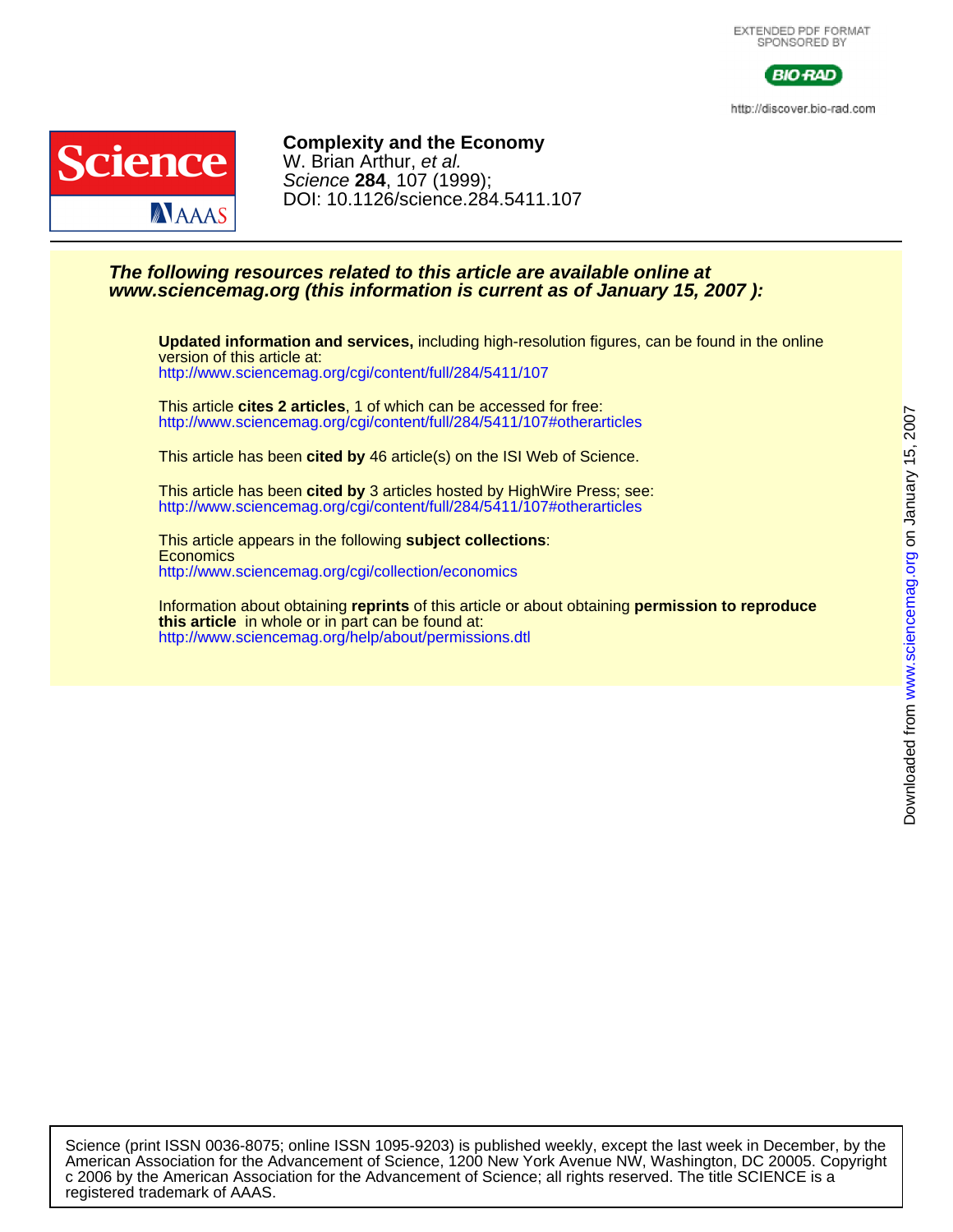### C OMPLEX S YSTEMS

rigorously tested for their ability to produce the oscillatory states usually associated with nonlinear effects. In addition, it can be argued, as by Deutsch (*10*), that the Navier-Stokes equations, although capable of simulating mean macroscopic characteristics, are inappropriate for determining sensitivities to initial conditions. Because all objects, including those in the climate system, really obey quantum theory not classical mechanics and quantum theory does not show such sensitivity to initial conditions, perhaps this modeling approach provides the wrong estimate of the real world sensitivity.

The uncertain importance of complexity in climate has implications for the resources needed to model the climate system and provide future forecasts. In practical terms, the questions become what spatial and temporal scales must be included in models, and how accurate must the depiction of the specific physical processes be? Depending on the perceived importance of the nonlinear effects, these questions may have very different answers.

From the point of view that focuses on the net radiation, detailed physics and fine scales are required only when necessary for modeling those processes that have the largest impact on the available energy. An appreciation of exactly what those scales must be awaits better understanding of some of the phenomena, for example, convection and cloud formation. Other scales and physical details are important primarily for localized impacts. For example, we probably need better understanding of how water moves through the soil, which includes both stochastic flow through a porous media and pipe flow through an irregular distribution of worm and root holes, if we truly want to be able to predict water availability in specific regions; a prime target would be forecasting the future recharge of the Ogallala aquifer, which provides much of the water for irrigation in the southwestern United States and is already being depleted (*11*).

If, on the other hand, there is a need to account for the various nonlinear effects and their up-scale potential, then the small scales acquire greater importance, as the key interactions that govern transitions from one state to the other may depend on local processes. Palmer (*12*, pp. 419–420) argues that "it may not be enough for climate models to have fluxes that are accurate to 4 W  $\text{m}^{-2}$  on global scales; they may also have to be accurate to 4  $W$  m<sup>-2</sup> in specific key sensitive regions, even if we are only interested in the hemisphericmean response to imposed CO<sub>2</sub> doubling." Similarly, if the change in El Niño frequencies in the future is to be investigated, this imposes stringent requirements on modeling scales: None of the models used to simulate climate change seem to have sufficient resolution in the tropical oceans to induce realistic El Nin˜os (*4*).

#### **Conclusion: Limits to Forecasting?**

Where does this leave us? Questions concerning the future climate in general will

#### VIEWPOINT

# Complexity and the Economy

#### W. Brian Arthur

After two centuries of studying equilibria—static patterns that call for no further behavioral adjustments—economists are beginning to study the general emergence of structures and the unfolding of patterns in the economy. When viewed in out-of-equilibrium formation, economic patterns sometimes simplify into the simple static equilibria of standard economics. More often they are ever changing, showing perpetually novel behavior and emergent phenomena. Complexity portrays the economy not as deterministic, predictable, and mechanistic, but as process dependent, organic, and always evolving.

Common to all studies on complexity are systems with multiple elements adapting or reacting to the pattern these elements create. The elements might be cells in a cellular automaton, ions in a spin glass, or cells in an immune system, and they may react to neighboring cells' states, or local magnetic moments, or concentrations of B and T cells.

NM 87501, USA.

Elements and the patterns they respond to vary from one context to another. But the elements adapt to the world—the aggregate pattern—they co-create. Time enters naturally here via the processes of adjustment and change: As the elements react, the aggregate changes; as the aggregate changes, elements react anew. Barring the reaching of some asymptotic state or equilibrium, complex systems are systems in process that constantly evolve and unfold over time. Santa Fe Institute, 1399 Hyde Park Road, Santa Fe, tems are systems in process that constantly full are in a reason in the Institute, 1399 Hyde Park Road, Santa Fe, tems are consis-<br>NM 87501, USA, NM 87501, USA, Strategies

linearities might play a larger role; they also might be extremely difficult to forecast. Climate, like weather, will likely always be complex: determinism in the midst of chaos, unpredictability in the midst of understanding. **References and Notes** 1. E. N. Lorenz, *J. Atmos. Sci.* **20**, 130 (1963). 2. C.-G. Rossby, *Tellus* **2**, 275 (1939). 3. W. Broecker, D. Peteet, D. Rind, *Nature* **315**, 21 (1985). 4. International Panel on Climate Change, *Climate*

probably continue to be dominated by uncertainties in the radiative feedbacks. These feedbacks may be influenced by the system's nonlinearities and the future patterns of variability, but we do not know by how much. On the regional scale, the non-

- *Change 1995: The Science of Climate Change* (Cambridge Univ. Press, Cambridge, 1996).
- 5. D. Rind, G. Kukla, D. Peteet, *J. Geophys. Res*. **94**, 12851 (1989).
- 6. Z. Fang and J. M. Wallace, *J. Clim.* **7**, 1897 (1994).
- 7. B. J. Soden, *ibid.* **10**, 1050 (1997).
- 8. G. Russell and D. Rind, *ibid.* **12**, 531 (1999).
- 9. J. Hansen *et al.*, *J. Geophys. Res.* **102**, 25679 (1997). 10. D. Deutsch, *The Fabric of Reality* (Penguin, London,
- 1997). 11. D. A. Wilhite, in *Societal Responses to Regional Climate Change: Forecasting by Analogy*, M. H. Glantz,
- Ed. (Westview, Boulder, CO, 1988), pp. 353–373. 12. T. N. Palmer, *Bull Am. Meteorol. Soc.* **79**, 1411 (1998).
- 13. A. J. Broccoli, N.-C. Lau, M. J. Nath, *J. Clim*. **11**, 2743 (1998).
- 14. D. T. Shindell, R. L. Miller, G. A. Schmidt, L. Pandolfo, *Nature*, in press.
- 15. The author gratefully acknowledges useful conversations with M. Chandler, J. Hansen, T. Hall, R. Seager, and G. Schmidt.

Such systems arise naturally in the economy. Economic agents, be they banks, consumers, firms, or investors, continually adjust their market moves, buying decisions, prices, and forecasts to the situation these moves or decisions or prices or forecasts together create. But unlike ions in a spin glass, which always react in a simple way to their local magnetic field, economic elements (human agents) react with strategy and foresight by considering outcomes that might result as a consequence of behavior they might undertake. This adds a layer of complication to economics that is not experienced in the natural sciences.

Conventional economic theory chooses not to study the unfolding of the patterns its agents create but rather to simplify its questions in order to seek analytical solutions. Thus it asks what behavioral elements (ac-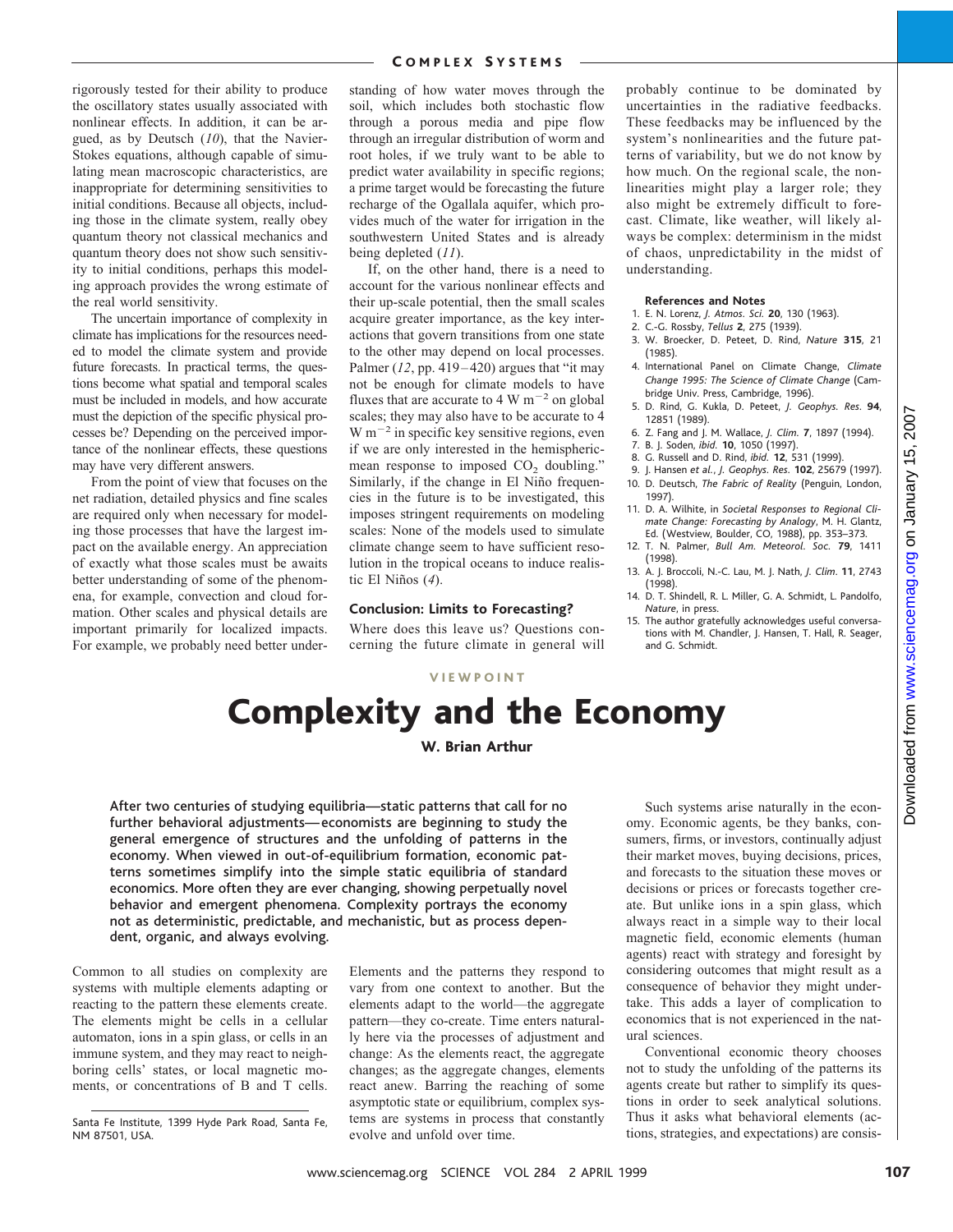tent with the aggregate patterns these behavioral elements co-create? For example, general equilibrium theory asks what prices and quantities of goods produced and consumed are consistent with (would pose no incentives for change to) the overall pattern of prices and quantities in the economy's markets. Game theory asks what moves or choices or allocations are consistent with (are optimal given) other agents' moves or choices or allocations in a strategic situation. Rational expectations economics asks what forecasts (or expectations) are consistent with (are on average validated by) the outcomes these forecasts and expectations together create. Conventional economics thus studies consistent patterns: patterns in behavioral equilibrium that would induce no further reaction. Economists at the Santa Fe Institute, Stanford, MIT, Chicago, and other institutions are now broadening this equilibrium approach by turning to the question of how actions, strategies, or expectations might react in general to (might endogenously change with) the aggregate patterns these create (*1*, *2*). The result—complexity economics—is not an adjunct to standard economic theory but theory at a more general, out-of-equilibrium level.

The type of systems I have described become especially interesting if they contain nonlinearities in the form of positive feedbacks. In economics, positive feedbacks arise from increasing returns (*3*, *4*). To ensure that a unique, predictable equilibrium is reached, standard economics usually assumes diminishing returns. If one firm gets too far ahead in the market, it runs into higher costs or some other negative feedback, and the market is shared at a predictable unique equilibrium. When we allow positive feedbacks, or increasing returns, a different outcome arises. Consider the market for online services of a few years back, in which three major companies competed: Prodigy, Compuserve, and America Online. As each gained in membership base, it could offer a wider menu of services as well as more members to share specialized hobby and chat room interests with—that is, there were increasing returns to expanding the membership base. Prodigy was

**Fig. 1.** Bar attendance in the first 100 weeks.



Increasing returns problems have been discussed in economics for a long time. A hundred years ago, Alfred Marshall (*6*) noted that if firms gain advantage as their market share increases, "whatever firm first gets a good start will obtain a monopoly." But the conventional static equilibrium approach gets stymied by indeterminacy: If there is a multiplicity of equilibria, how might one be reached? The process-oriented complexity approach suggests a way to deal with this. In the actual economy, small random events happen; in the online services case, events such as random interface improvements, new offerings, and word-of-mouth recommendations. Over time, increasing returns magnify the cumulation of such events to select the outcome randomly. Thus, increasing returns problems in economics are best seen as dynamic processes with random events and natural positive feedbacks—as nonlinear stochastic processes. This shift from a static outlook into a process orientation is common to complexity studies. Increasing returns problems are being studied intensively in market allocation theory (*4*), international trade theory (*7*), the evolution of technology choice (*8*), economic geography (*9*), and the evolution of patterns of poverty and segrega-



tion (*10*). The common finding that economic structures can crystallize around small events and lock in is beginning to change policy in all of these areas toward an awareness that governments should avoid both extremes of coercing a desired outcome and keeping strict hands off, and instead seek to push the system gently toward favored structures that can grow and emerge naturally. Not a heavy hand, not an invisible hand, but a nudging hand.

Once we adopt the complexity outlook, with its emphasis on the formation of structures rather than their given existence, problems involving prediction in the economy look different. The conventional approach asks what forecasting model (or expectations) in a particular problem, if given and shared by all agents, would be consistent with (would be on average validated by) the actual time series this forecasting model would in part generate. This "rational expectations" approach is valid. But it assumes that agents can somehow deduce in advance what model will work and that everyone "knows" that everyone knows to use this model (the common knowledge assumption.) What happens when forecasting models are not obvious and must be formed individually by agents who are not privy to the expectations of others?

Consider as an example my El Farol Bar Problem (*11*). One hundred people must decide independently each week whether to show up at their favorite bar (El Farol in Santa Fe). The rule is that if a person predicts that more that 60 (say) will attend, he or she will avoid the crowds and stay home; if he predicts fewer than 60, he will go. Of interest are how the bar-goers each week might predict the numbers of people showing up, and the resulting dynamics of the numbers attending. Notice two features of this problem. Our agents will quickly realize that predictions of how many will attend depend on others' predictions of how many will attend (because that determines their attendance). But others' predictions in turn depend on their predictions of others' predictions. Deductively there is an infinite regress. No "correct" expectational model can be assumed to be common knowledge, and from the agents' viewpoint, the problem is ill defined. (This is true for most expectational problems, not just for this example.) Second, and diabolically, any commonalty of expectations gets broken up: If all use an expectational model that predicts few will go, all will go, invalidating that model. Similarly, if all believe most will go, nobody will go, invalidating that belief. Expectations will be forced to differ.

In 1993, I modeled this situation by assuming that as the agents visit the bar, they act inductively—they act as statisticians, each starting with a variety of subjectively chosen expectational models or forecasting

108 2 APRIL 1999 VOL 284 SCIENCE www.sciencemag.org